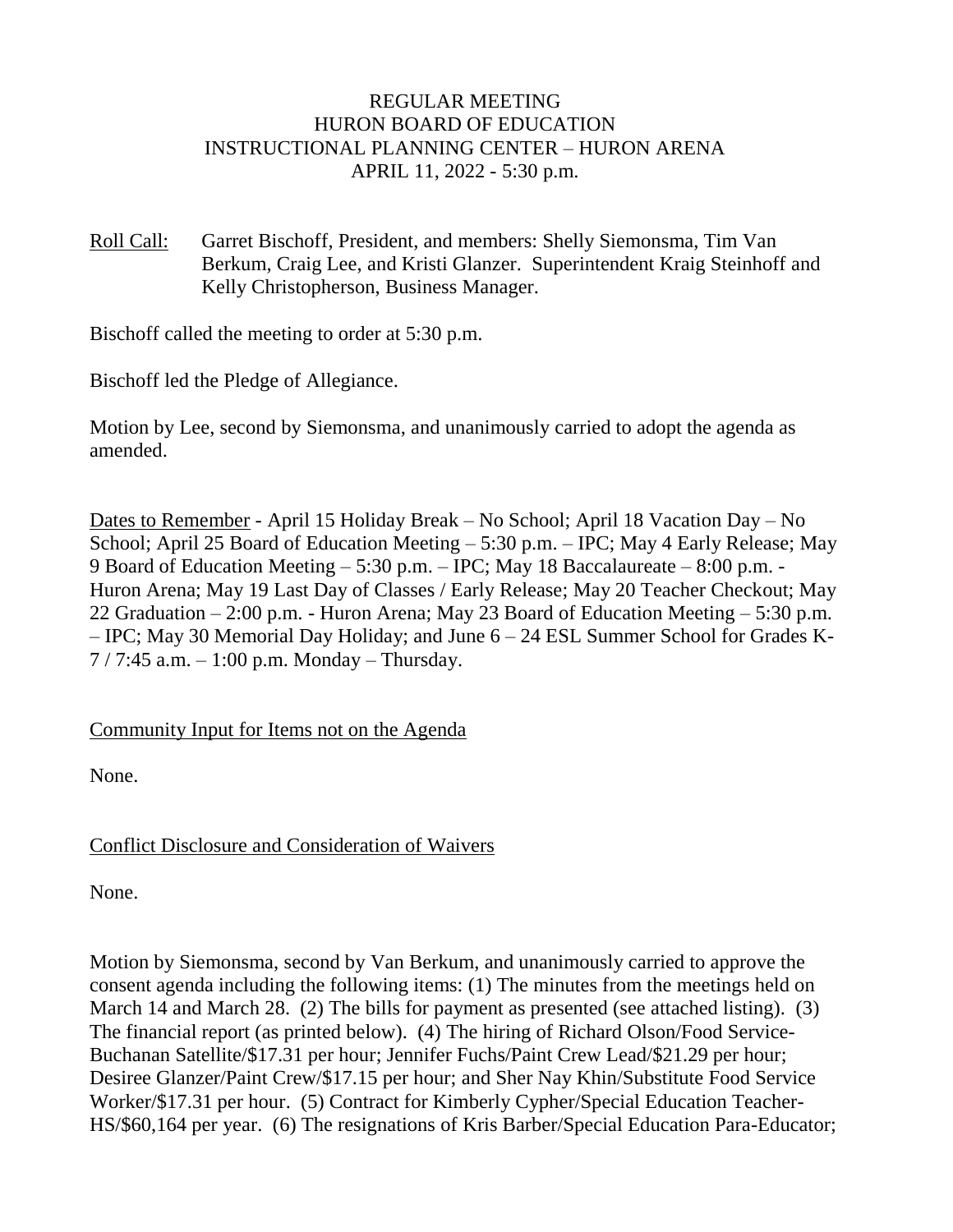David Westby/Assistant Coach 9th Gr BBB/7 years; Tara Ulvestad/Teacher-Buchanan/5 years; Amanda Ladwig/SPED Teacher-High School/5 years; Travis Ladwig/Teacher-Middle School/5 years; Travis Ladwig/7th Gr Girls' BB Coach/4 years; Kay Ra Say/SPED Para-Educator/1 year; Krysten Sifuentes/FS/Madison Cashier/2 years; Robert Behlke/ Library Aide/HMS/14 years; Marli Ball/Teacher-Madison/2 years; Victoria Erwin/Teacher-Middle School/10 years; and Rebecca Granados/Migrant Recruiter & Home Liaison/3 years. (7) An intent to apply for grant funding for the Huron Middle School Counseling Office by Heather Sieh for \$1500 from Heartland United Way to help at risk students attend classes offered through Cornerstone Career Learning Center. (8) Set the closing date for the online surplus property auction on August 9 and load outs on August 10. (9) Open enrollment request #OE-2022-05 for 2022-2023. (10) An intent to apply for grant funding for the Washington 4-5 Center and Huron Middle School by Laura Willemssen, Lyndi Hudson, and Kari Hinker for \$6000 from Heartland United Way for afterschool transportation. (11) An intent to apply for grant funding for the Washington 4-5 Center by Kari Hinker for \$2600 from the Huron Community Foundation WINGS for field trips. (12) Open enrollment request #OE-2021-29 and transfer of athletic eligibility #OE-2021-29A. (13) Permission to declare a list of band instruments surplus property to be traded in to Taylor Music for \$1155.

|                          | <b>Bank Balance</b> | Receipts     | <b>Disbursements</b> | <b>Bank Balance</b> |
|--------------------------|---------------------|--------------|----------------------|---------------------|
|                          | 3-01-2022           |              |                      | 3-31-2022           |
|                          |                     |              |                      |                     |
| <b>General Fund</b>      | 4,653,637.05        | 1,545,036.57 | 1,492,327.11         | 4,706,346.51        |
| Capital Outlay           | 3,550,085.60        | 183,537.06   | 244,185.59           | 3,489,437.07        |
| <b>Special Education</b> | 1,174,306.21        | 448,111.75   | 493,899.69           | 1,128,518.27        |
| <b>Building Fund</b>     | 4,386.05            | 0.00         | 0.00                 | 4,386.05            |
| <b>Bond Redem.- Elem</b> | 16,089,907.12       | 46,522.21    | 600.00               | 16,135,829.33       |
| Food Service             | 744,515.67          | 269,121.74   | 236,561.82           | 777,075.59          |
| <b>Enterprise Fund</b>   | 218,789.10          | 7,500.76     | 12,248.82            | 214,041.04          |
| <b>Activity Account</b>  | 280,343.30          | 11,898.55    | 7,183.87             | 285,057.98          |
| <b>Health Insurance</b>  | 174,576.90          | 356,248.35   | 340,815.46           | 190,009.79          |
| Scholarship Fund         | 277,089.54          | 0.00         | 0.00                 | 277,089.54          |
|                          | 27,167,636.54       | 2,867,976.99 | 2,827,822.36         | 27, 207, 791. 17    |

#### Celebrate Successes in the District

Superintendent Steinhoff reported on the successes in the District.

#### Reports

A. Five-year Capital Outlay Plan – Kelly Christopherson presented a report.